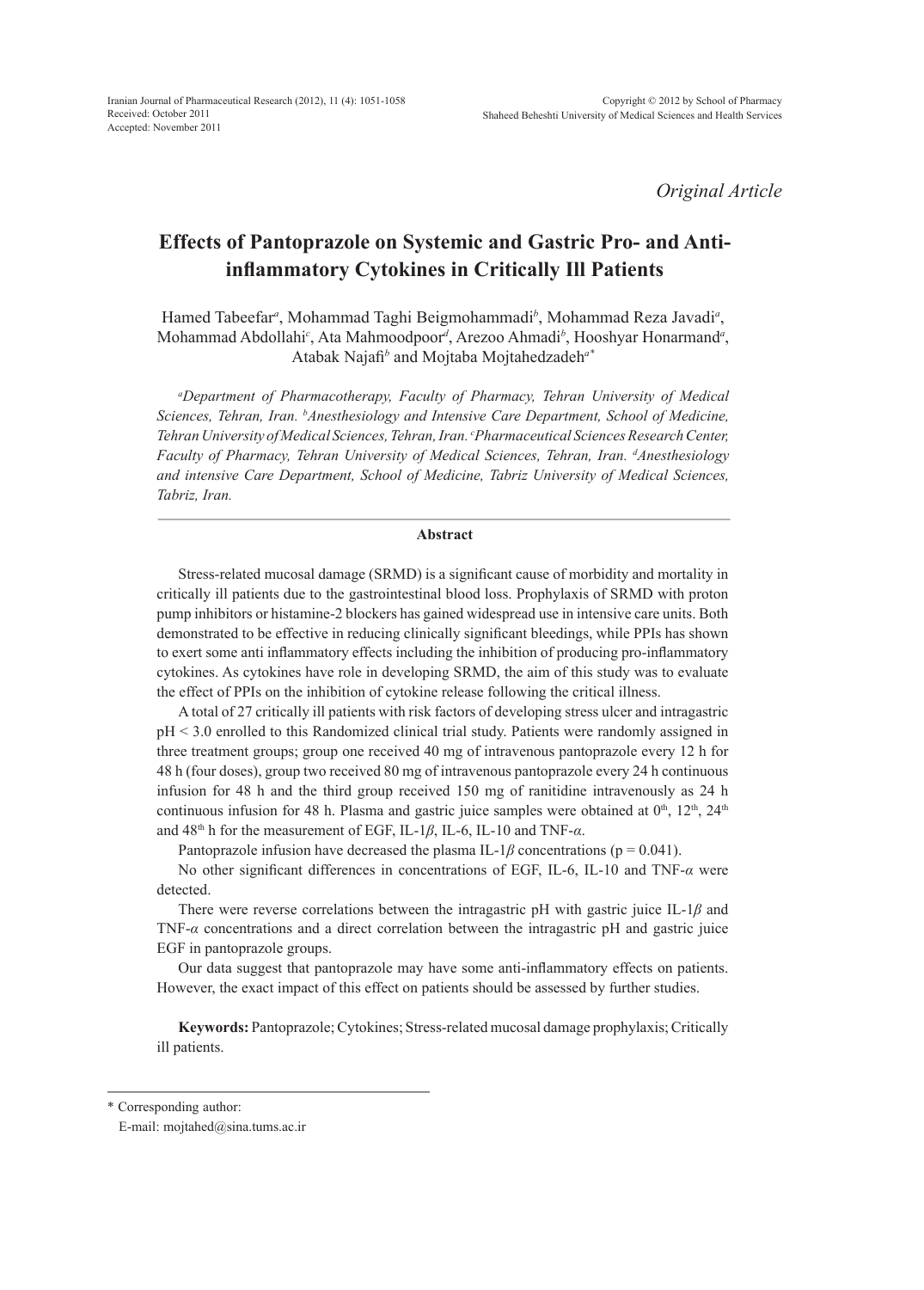## **Introduction**

Stress-related mucosal disease (SRMD) is known to be a significant cause of morbidity and mortality in critically ill patients in the intensive care unit (ICU). Stress-related mucosal damage causes mucosal erosions and superficial hemorrhages in these patients or in those who are under extreme physiological stress, resulting mild to severe gastrointestinal blood loss.

Upper GI bleeding related to SRMD, estimated to affect 15% of patients in an ICU (1). Morbidity of SRMD and associated stressrelated bleeding showed to double the length of stay in the ICU from 4 to 8 days (2). In critically ill patients who develops stress-related mucosal bleeding during the hospitalization, mortality rate varies in the range of 50-77%, which shows as much as 4 times higher than it is in ICU patients without this complication (3).

Splanchnic hypoperfusion is a major factor in the development of SRMD, which is resulted from a number of reactions produced by the body in response to the stress of critical illness, including sympathetic nervous system activation, increased catecholamine release and vasoconstriction, hypovolemia, decreased cardiac output, and release of pro-inflammatory cytokines (4, 5).

Stress of critical illness can induce the release of some inflammatory or anti-inflammatory cytokines and mediators (4, 6-9). Cytokines have role on development of SRMD through producing splanchnic hypoperfusion in critically ill patients (4, 5, 10). For example, mechanical ventilation can adversely affect GI trough the release of cytokines (5). In addition, plasma concentration of cytokines such as interleukin IL-6 may have a predictive value on patient complications or prognosis (11).

Efforts have directed at defining optimal therapy for stress ulcer prophylaxis in highrisk ICU patients (12-16). Establishing the adequate visceral perfusion and acid suppression therapy are the major preventive strategies. Acid suppression therapy with histamine-2 receptor antagonists  $(H_2 RAs)$  or proton pump inhibitors (PPIs) has shown to significantly decrease the occurrence of overt bleeding compared with placebo (17-19).

Proton pump inhibitors are at least as effective as  $H_2$ RAs, and according to some of the previous trails, PPIs may be more effective in achieving the target intragastric pH more than 3.5 and preventing stress-related mucosal bleeding (4). In addition, PPIs have been found to have beneficial effects that cannot be explained by an increase in intragastric pH (20, 21). Proton pump inhibitors have been found to have anti-oxidant properties and direct effects on neutrophils, monocytes, endothelial, and epithelial cells that might prevent the inflammation (22-24). They are shown to have anti-inflammatory effects in ischemia/reperfusion (a major factor in development of SRMD) small intestinal injury unrelated to acid secretion (21). PPIs can modify the inflammatory reactions in helicobacter pylori infected patients (25).

Such effects were not obtained in comparative parallel studies with  $H_2RAs$  (26). A number of mechanisms whereby PPIs can exert the antiinflammatory effects unrelated to the inhibition of gastric acid production have been explicated in recent studies (20, 27). They may exert the anti-inflammatory effects by inhibiting the production of pro-inflammatory cytokines which provoke the inflammatory cells migration to diseased tissues (28). As cytokine release has role in the development of SRMD along with the acid secretion (4, 5), in this study for the first time, we assessed the SRMD acid suppression prophylactic therapy in aspect of probable effects of PPIs on cytokine release. The result of *in-vitro* studies have shown the effects of PPIs on decreasing the level of Interleukin (IL)-1*β*. The IL-6 and Tumor necrosis factor-*α* (TNF-*α*) (23, 29, 30) and some other studies have demonstrated the anti-inflammatory and gastric protective roles of IL-10 and Epidermal growth factor (EGF) (31, 32). In the current assay, we tried to find if there is any impact of PPIs on the release of these cytokines compared with  $H_2$ RAs among the critically ill patients.

## **Experimental**

This study was a randomized clinical trial and was done at Imam Khomeini teaching hospital, affiliated to Tehran University of Medical sciences (TUMS) from April 2010 to August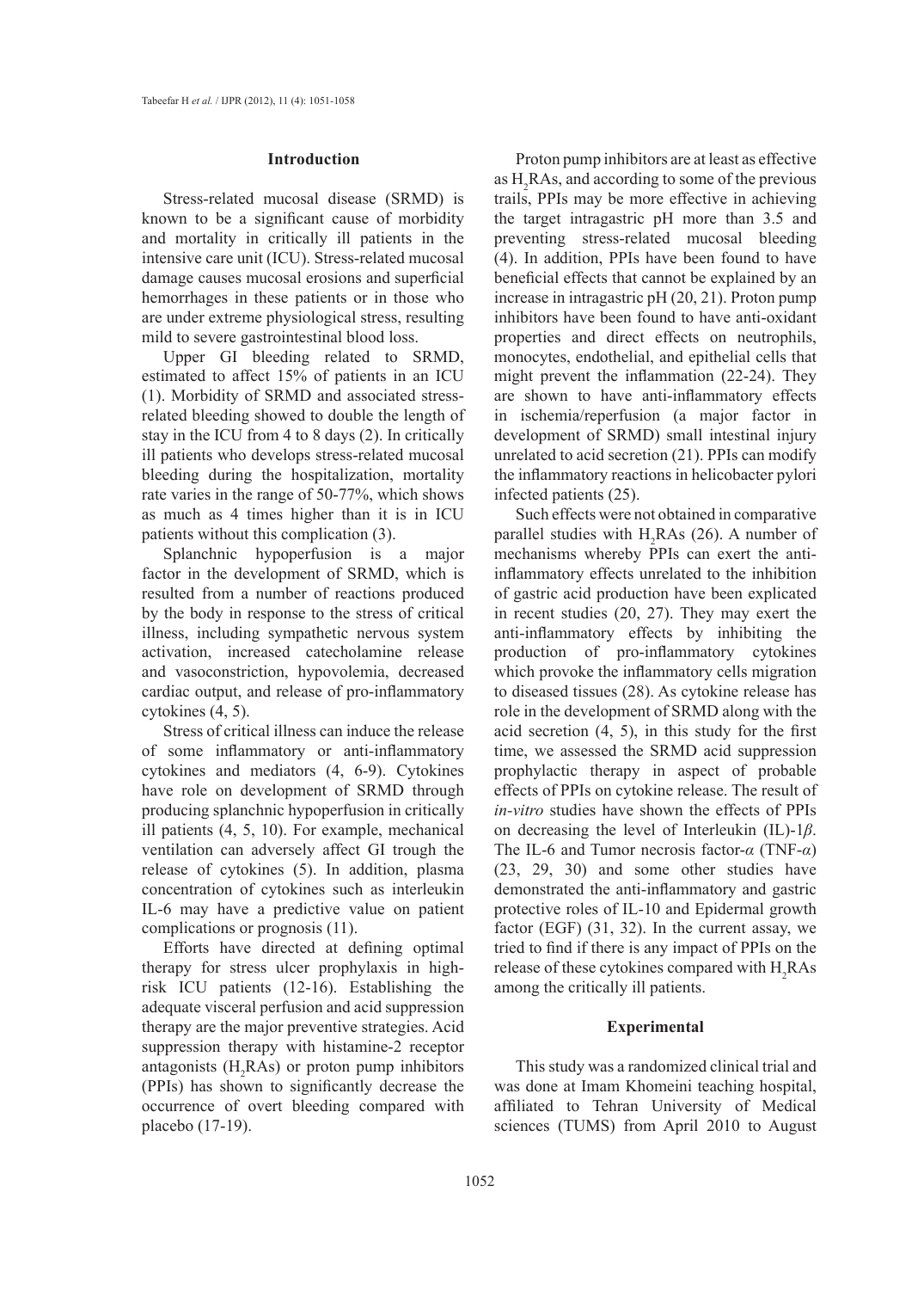| <b>Characteristics</b> | Ranitidine Infusion $(n = 8)$ | Pantoprazole Bolous ( $n = 11$ ) | Pantoprazole Infusion $(n = 8)$ | p-value     |
|------------------------|-------------------------------|----------------------------------|---------------------------------|-------------|
| Age-year               | $50.4 \pm 8.0$                | $47.0 \pm 11.0$                  | $39.7 \pm 8.0$                  | $0.17$ (NS) |
| Sex (Male/Female)      | 6/2                           | 9/2                              | 6/2                             | $0.92$ (NS) |
| $pH_0$                 | $2.25 \pm 0.56$               | $2.53 \pm 41$                    | $2.24 \pm 0.75$                 | $0.47$ (NS) |
| SOFA <sub>o</sub>      | $7.00 \pm 1.69$               | $5.36 \pm 1.91$                  | $6.75 \pm 1.98$                 | $0.13$ (NS) |

**Table 1.** Patient characteristics at the time of admission.

NS: Not Significant; pH<sub>0</sub>: pH at base line;  $SOPA_0$ : sequential organ failure assessment at baseline.

2011. Patients who were ICU-admitted and required mechanical ventilation were recruited.

This trial is registered in www.anzctr.org.au, with the number of ACTRN12611000647932. The study protocol was approved by our institutional ethics committee (TUMS Pharmaceutical Sciences Research Center) and the written consent form was obtained from each patient's closest family member. Twenty seven Patients were randomly assigned to 3 study groups according to a computer-generated table of random numbers. Group one received intravenous bolus pantoprazole 40 mg every 12 h for 48 h (four doses). Group two received 80 mg/day pantoprazole as continuous infusion for 48 h and the third group received 150 mg ranitidine as 24 h continuous infusion for 48 h.

Inclusion criteria were as follows: Non per oral (NPO) patients, with the need of mechanical ventilation, the presence of a nasogastric tube with a gastric position confirmed on the abdominal radiography and the baseline gastric juice with pH equal to or lower than 3.0 and the presence of at least one risk factor other than ventilation for a gastroduodenal stress ulcer that would commonly indicate the SRMD prophylaxis (*i.e*. shock, severe sepsis, burns, head trauma, coagulopathy, major surgery) (33, 34). The patients did not receive any  $H_2$ -blocker, proton pump inhibitor, or antacids for the last two days and the enteral feeding was not allowed during the study period. Patients younger than 18 years and patients with renal or hepatic failure were excluded from the study.

All patients were included in trial within the first 12 h after the admission to the ICU. At 0, 12, 24 and 48 h after the administration of the mentioned drugs, 10 mL of gastric juice was aspirated by 50 mL of syringe through the nasogastric tube and dropped out to make sure that the aspirate is clear from nasogastric tube contents. A second dose of 10 mL aspiration



Figure 1. Mean intragastric pH in groups,  $p > 0.05$ .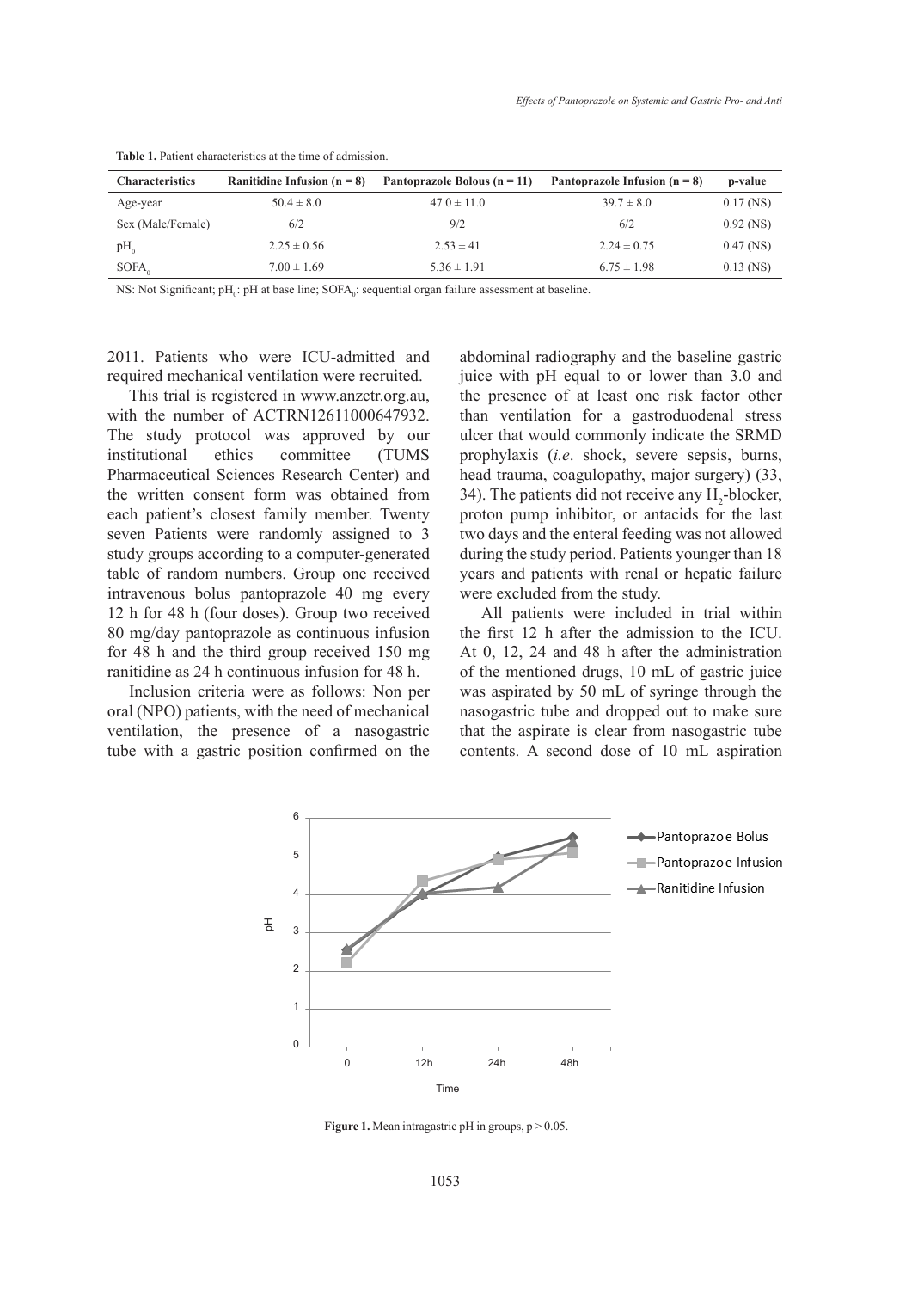| <b>Risk factor</b>  | Ranitidine ( $n = 8$ ) | Pantoprazole Bolus ( $n = 11$ ) | Pantoprazole Infusion $(n = 8)$ |
|---------------------|------------------------|---------------------------------|---------------------------------|
| Coagulopathy        |                        |                                 |                                 |
| Shock               |                        |                                 |                                 |
| Sever Sepsis        |                        |                                 |                                 |
| Trauma              |                        |                                 | 6                               |
| Major Surgery       |                        | 6                               |                                 |
| Respiratory Failure |                        |                                 |                                 |

| <b>Table 2.</b> Risk factors for clinically important bleeding. |  |  |
|-----------------------------------------------------------------|--|--|
|-----------------------------------------------------------------|--|--|

The risk factor distribution was similar in the three study groups, except that more patients with shock and trauma assigned to receive pantoprazole bolus or infusion respectively.

was obtained as the sample for cytokines measurements. The pH of gastric juice was determined by pH-indicator strips (MERCK KgaA, Germany). Five mL of blood specimens for the measurements of cytokines were also collected. Patient's daily hemodynamic and laboratory data were recorded for calculating the sequential organ failure assessment (SOFA) during the study.

#### *Cytokine measurement*

Tumor necrosis factor-*α*, IL-1*β*, IL-6, IL-10 and EGF were determined in duplicate, by enzyme immunoassay method (Boster immunoleader, Wuhan Boster Biological Technology, China). Blood specimens were collected into plastic tubes with EDTA and plasma was separated by centrifugation at  $10,000 \times g$  for 10 min and at 4°C. Gastric juice particles were separated by centrifugation at  $4,000 \times g$  for 3 min. All gastric

juice and plasma samples were stored at -75°C before the analysis. The limits of assay detection were 15.6 pg/mL for TNF-*α*, 1.56 pg/mL for IL-1*β*, 4.69 pg/mL for IL-6, 3.4 pg/mL (plasma) and 7.8 pg/mL (gastric juice) for IL-10 and 4.7 pg/ mL for EGF.

## *Statistical analysis*

Characteristics of patients are represented as  $mean \pm SD$ . Statistical analyses of data between the characteristics of patients were performed by one-way analysis of variance. A repeated measures Analysis of Variance (ANOVA) model was used to analyze the data (SPSS 17.0, Chicago, IL, USA) to compare mean values between the groups and time. Pearson's correlations were used to assess any associations between variables concerning cytokines levels and pH within the group of study. A p-value less than 0.05 was considered significant.



**Figure 2.** Mean IL-1 $\beta$  concentrations in groups ( $p < 0.05$ ).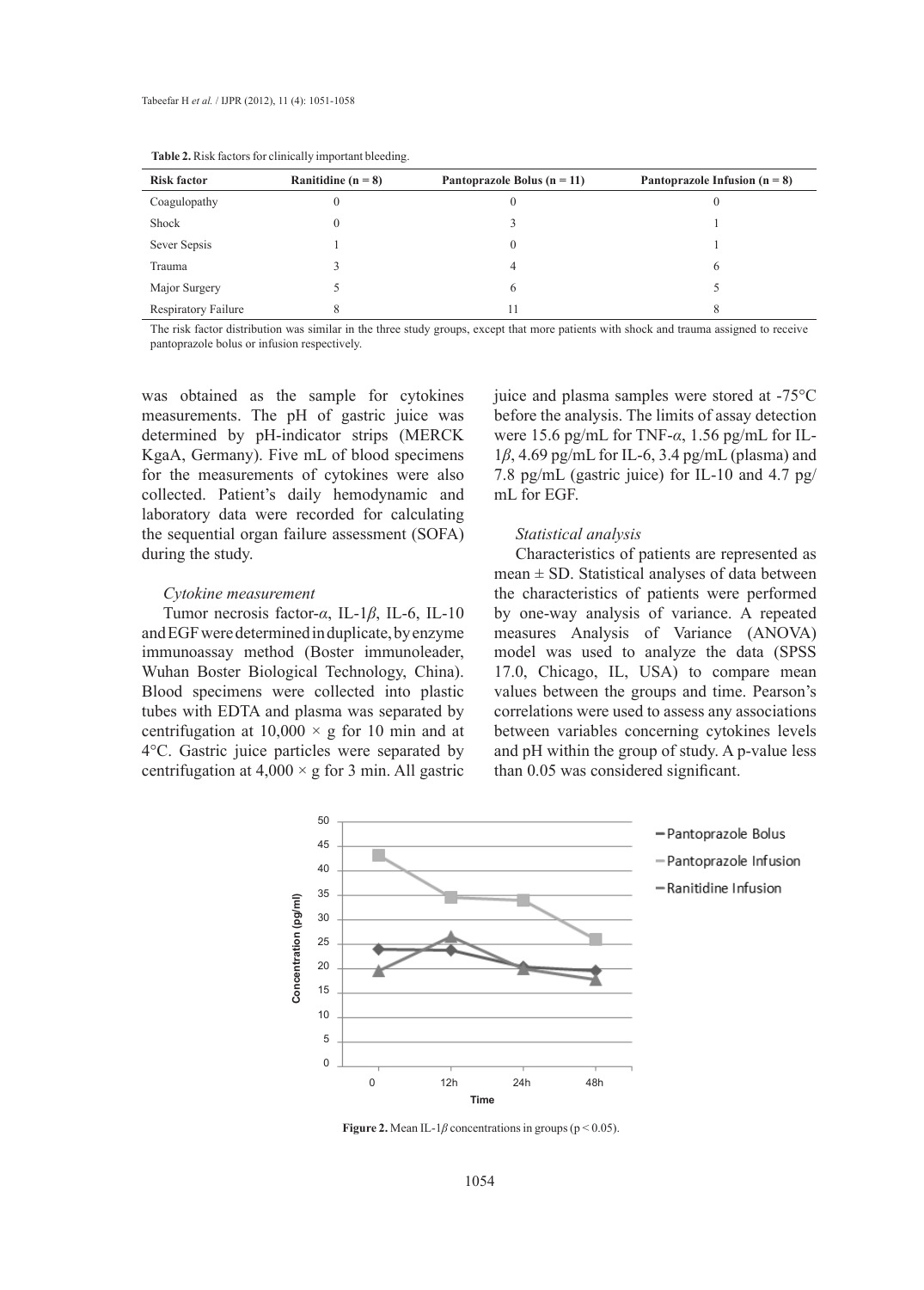



11  $\tilde{b}$ 玉.

 $\frac{1}{200}$ 



TNF-a concentrations in gastric juice at time 48 hours(pg/ml)p<0.05



**Figure 3.** Correlations between intragastric pH and cytokines concentrations within each study group.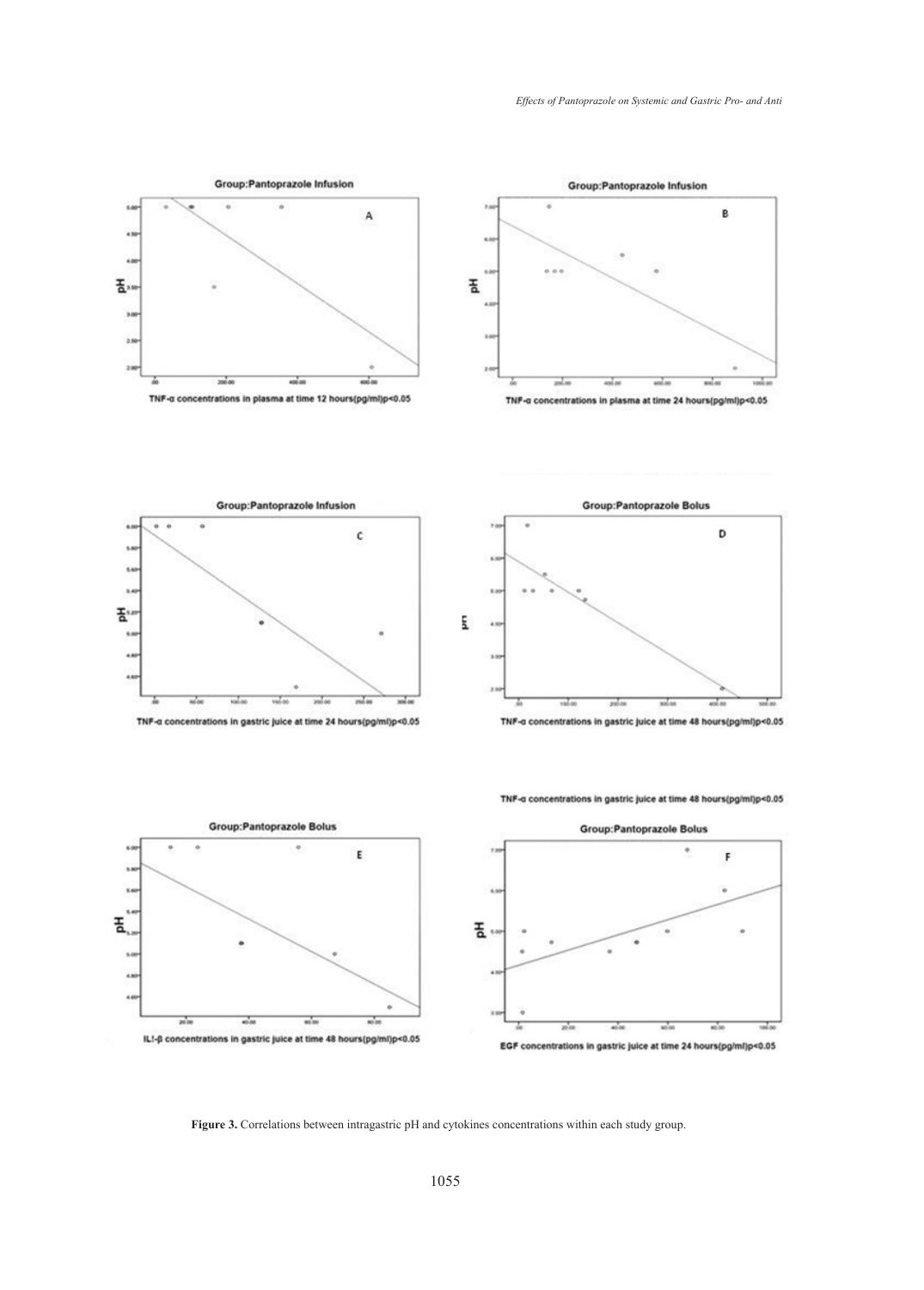In Pantoprazole infusion group with increases in intragastric pH, plasma concentrations of TNF-*α* were decreased (A and B). In Pantoprazole bolus and infusion groups with increases in intragastric pH, gastric juice concentrations of TNF-*α* were decreased (C, D and E). Concentrations of EGF were increased with increases in intragastric pH in Pantoprazole bolus group.

#### **Results**

## *Patient characteristics*

Group 1 included 11 patients and groups 2 and 3 both included 8 patients. Patient characteristics at the admission are shown in Table 1. No statistical differences in age, sex and basal pH and SOFA were found between the treatment groups. All patients were incubated and had respiratory failure as the most important risk factor for SRMD. Risk factor distributions are shown in Table 2.

# *pH measurement*

All patients enrolled to the study had intragastric pH less than 3.0 at the time of admission. There were no statistically significant differences in intragastric pH between the groups at the admission time. We did not find any significant differences in pH between groups in times 0, 12, 24 and 48 h. Figure 1 shows mean intragastric pH in groups.

*Assessment of the effects of drugs administrations on plasma and gastric juice cytokines*

In analysis of the effect of drugs administrations on plasma and gastric juice concentrations of TNF-*α*, EGF, IL-1*β*, IL-6 and IL-10, group of study only had a significant effect in decreasing plasma concentrations of IL-1*β* and the patients who had received pantoprazole continuous infusion had significantly decreased IL-1*β* concentrations rather than other groups( $p = 0.041$ ) (Figure 2). For other cytokines (TNF-*α*, EGF, IL-6 and IL-10) we did not find any significant difference in plasma and gastric juice between the groups during the study.

*Correlation between intragastric pH and cytokines in plasma and gastric juice within each group*

In assessment of intragastric pH correlation with plasma and gastric juice cytokines within each study group, in groups who had received pantoprazole (groups 1 and 2) we found significant correlations between pH and cytokines in some time points (Figure 3). In pantoprazole infusion group, we found reverse correlations between pH and plasma TNF-*α* concentrations at 12 and 24 h (*r* = -0.76, p < 0.048 and *r* = -0.78, p < 0.041 respectively).

In pantoprazole bolus group at 48 h, there was a reverse correlation between intragastric pH and gastric juice concentration of IL-1 $\beta$  ( $r = -0.60$ ,  $p \leq 0.049$ ). In addition, a reverse correlation between the intragastric pH and gastric juice concentrations of TNF- $\alpha$  at 24 and 48 h were found in pantoprazole infusion and pantoprazole bolus groups respectively  $(r = -0.89, p < 0.003)$ and  $r = 0.80$ ,  $p < 0.003$ ). Finally, for EGF, there was a direct correlation between EGF and gastric juice pH in pantoprazole group at 24 h,  $(r = 0.6)$ ,  $p < 0.04$ ).

# **Discussion**

Our study showed that continuous infusion of pantoprazole could decrease the IL-1*β* plasma concentrations significantly, while this effect was not observed in ranitidine continuous infusion or pantoprazole bolus treatment groups. Continuous infusion of pantoprazole could significantly decrease the plasma concentration of IL-1*β* as compared with bolus, which may show the probable value of the administration method and persistence of acid suppression on cytokines outflow during the study period. In assessment, the correlations between the intragastric pH, plasma and gastric juice concentrations of cytokines within each group, in patients who received pantoprazole (groups 1 and 2), is indicated that patients with higher intragastric pH had lower inflammatory cytokine outflow (Figure 3). We did not find similar correlations with ranitidine. This might be an indicator of possible pantoprazole anti-inflammatory effect.

Interleukine-1*β* and TNF-*α* are proinflammatory cytokines, both are being produced at the sites of local inflammation. They are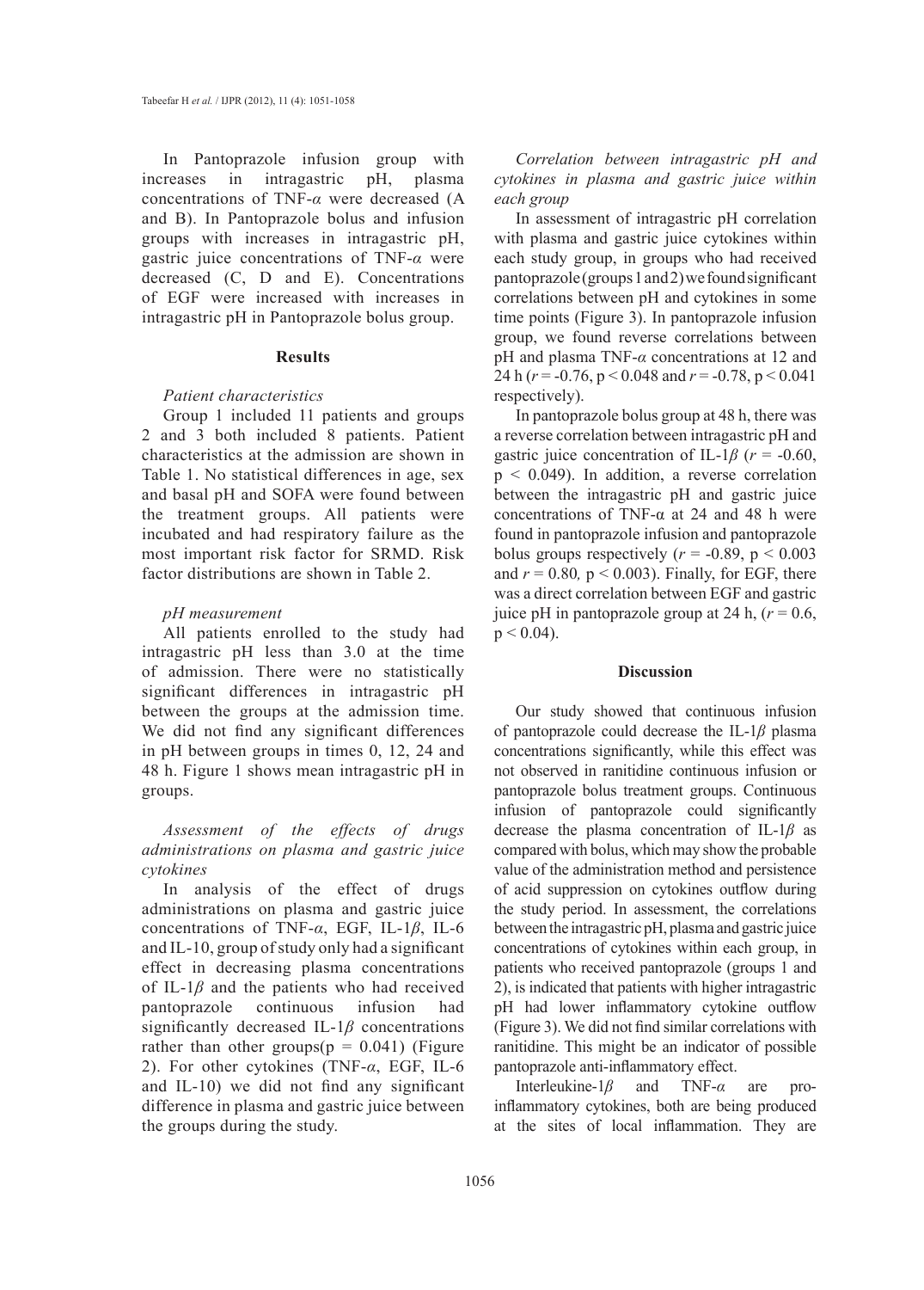inducers of endothelial adhesion molecules, which are essential for the adhesion of leukocytes to the endothelial surface of diseased tissues, initiating the cascade of inflammatory mediators (34). Protonpump inhibitors can affect the transmigration of leukocytes from vessels to the inflammatory sites (27). By this mechanism, they may prevent inflammatory cell migration to gastric cells and consequent decrease in cytokine release in that site. Epidermal growth factor is a potent cytoprotective agent, an important element of ulcer healing. Under the gastric inflammation, gastric mucosal cell turnover such as apoptosis or proliferation is frequently regulated by local growth factors like EGF.

The elevations of EGF concentration along with a rise in intragastric pH with pantoprazole could further prove the probable anti-inflammatory effects of this agent. These beneficial effects could be indicative of pantoprazole anti-inflammatory effects in critically ill patients. However, in many experimental studies which have been conducted regarding the anti-inflammatory effects of PPIs, higher concentrations of pantoprazole were used that could not be obtained in human body with normal dosages of this agent. As the patients who are hospitalized in ICU suffer from multiple critical conditions and are individually being treated with different doses of medications which strongly depends on each patient's exclusive physiological and hemodynamic conditions (even different treatments for patients with the same disease), controlling the variables such as the patient's illness severity and medications types and drug dosages make the controlling of such a study conditions ultimately difficult and even impossible. Therefore, we tried to specify these on the basis of primary assessment of patient's illness severity by means of "SOFA", primary pH level and SRMD prophylaxis indications (Tables 1 and 2). It could be assumed that conducting this study with one group of patient candidate for SRMD prophylaxis (*e.g.* just traumatic patients or patients who have undergone major surgeries) could help unify the study set up with respect to the kind of disease and medications. Thereupon, broader clinical studies in this regard necessitated in future to clarify this effect.

## **Reference**

- (1) Zuckerman GR and Shuman R. Therapeutic goals and treatment options for prevention of stress ulcer syndrome. *Am. J. Med.* (1987) 83: 29-35.
- Schuster DP, Rowley H, Feinstein S, McGue MK and Zuckerman GR. Prospective evaluation of the risk of upper gastrointestinal bleeding after admission to a medical intensive care unit. *Am. J. Med*. (1984) 76: 623-30. (2)
- (3) Sesler JM. Stress-related mucosal disease in the intensive care unit: an update on prophylaxis. *AACN adv. Crit. Care* (2007) 18: 119.
- Martindale RG. Contemporary strategies for the (4) prevention of stress-related mucosal bleeding. *Am. J. Health-System Pharm.* (2005) 62: S11.
- Mutlu GM, Mutlu EA and Factor P. GI Complications (5) in patients receiving mechanical ventilation. *Chest*  (2001) 119: 1222.
- Meyer TA, Wang J, Tiao GM, Ogle CK, Fischer JE (6) and Hasselgren PO. Sepsis and endotoxemia stimulate intestinal interleukin-6 production. *Surgery* (1995) 118: 336-42.
- (7) Mester M, Tompkins RG, Gelfand JA, Dinarello CA, Burke JF and Clark BD. Intestinal production of interleukin-1 [alpha] during endotoxemia in the mouse. *J. Surg. Res.* (1993) 54: 584-91.
- Roumen RMH, Redl H, Schlag G, Zilow G, Sandtner (8) W, Koller W, Hendriks T and Goris RJA. Inflammatory mediators in relation to the development of multiple organ failure in patients after severe blunt trauma. *Crit. Care Med*. (1995) 23: 474.
- Tamion F, Richard V, Sauger F, Menard JF, Girault (9) C, Richard JC, Thuillez C, Leroy J and Bonmarchand G. Gastric mucosal acidosis and cytokine release in patients with septic shock. *Crit. Care Med.* (2003) 31: 2137.
- (10) Hamishehkar H, Beigmohammadi MT, Abdollahi M, Ahmadi A, Mahmoodpour A, Mirjalili MR, Abrishami R, Khoshayand MR, Eslami K and Kanani M. Identification of enhanced cytokine generation following sepsis. Dream of magic bullet for mortality prediction and therapeutic evaluation. *DARU J. Pharm. Sci*. (2010) 18: 155-162.
- (11) Donati A, Battisti D, Conti G, Caporelli S, Adrario E, Pelaia P, Recchioni A, Paoletti P and Pietropaoli P. Predictive value of interleukin 6 (IL-6), interleukin 8 (IL-8) and gastric intramucosal pH (pH-i) in major abdominal surgery. *Intens. Care Med.* (1998) 24: 329-35.
- (12) Mojtahedzadeh M, Rastegarpanah M, Malekzadeh R, Khalili H, Ganji MR and Gholami K. A comparative study of bolus administration and continuous infusion of ranitidine on gastric pH with intragastric pH-probe. *DARU J. Pharm. Sci*. (2002) 10: 153-157.
- Azevedo JR, Soares MG, Silva G and Palacio G. (13) Prevention of sress ulcer bleeding in high risk patients. Comparison of three drugs. *Critical Care Med.* (1999) 27: A145.
- (14) Cook D, Guyatt G, Marshall J, Leasa D, Fuller H,